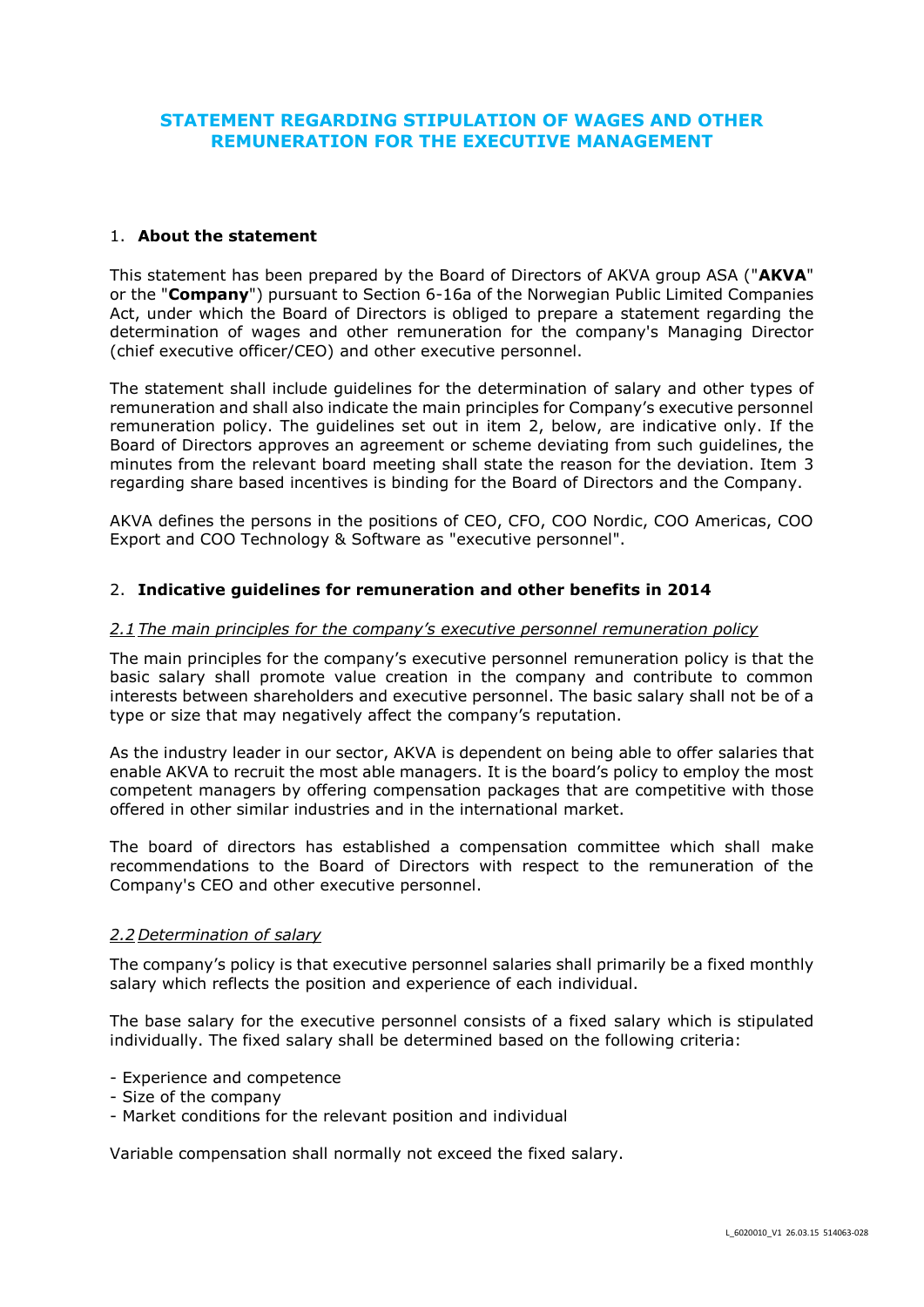The CEO's remuneration is decided by the Board of Directors. The remuneration for the other executive personnel shall be determined by the CEO and reported to the Board of Directors.

Determination of remuneration for executive personnel shall follow the principles that apply for the Company's employees in general in respect of annual salary adjustments and time of adjustment.

### *2.3Benefits*

The company grants benefits to executive personnel such as covering expenses for use of telecommunications and similar based on need. A company car can be considered based on need.

## *2.4Bonus schemes and similar variable compensation*

In February 2014 the Board of Directors approved a new incentive scheme for the Group. The new scheme, effective from 2014 onwards, holds three elements: (1) Strategic Value Incentive Scheme; providing incentives to the CEO and CFO relative to the actual development in the Company's market capitalisation in the 3 year period ending on 31 December 2016 limited to an amount equal to the CEO and CFO's respective fixed salary in the same period, (2) Operational Incentive Scheme; providing incentives to managers of business areas and key subsidiaries relative to actual annual financial and operational performance, (3) Loyalty Incentive Scheme; allowing selected key employees, crucial to the Group's long term development, participation in sharing 4% of the Group's annual EBT over a ten year program. Item 3 (Loyalty Incentive Scheme) has not been in use in 2014.

The general bonus plan does not exclude special bonus payments for particularly demanding projects.

The current bonus scheme replaced a previous scheme valid throughout 2013, which subject to financial performance of the Group and Business Areas as well as personal goals, awarded the Executive Management as well as defined mangers of main business entities a bonus limited to 30% of annual salary for the Executive Management and 20% of annual salary for defined mangers of main business entities.

According to the established bonus regime and agreed terms, total bonuses of NOK 364 000 were paid out in 2014 to the Group's executive personnel based on 2013 performance.

### *2.5 Pension*

In principal the pension plans for the executive personnel shall be the same as those generally established for the employees in the company. Early retirement pension agreements may be made with the executive personnel with a mutual right to demand retirement from the age of 62.

### *2.6 Severance pay*

Agreements for severance pay upon termination of employment will be seen in conjunction with confidentiality and non-compete clauses in each individual's employment contract to ensure that only limitations in the individual's opportunity to obtain new employment are compensated. Severance pay agreements shall in principle include deductions for income received from other sources.